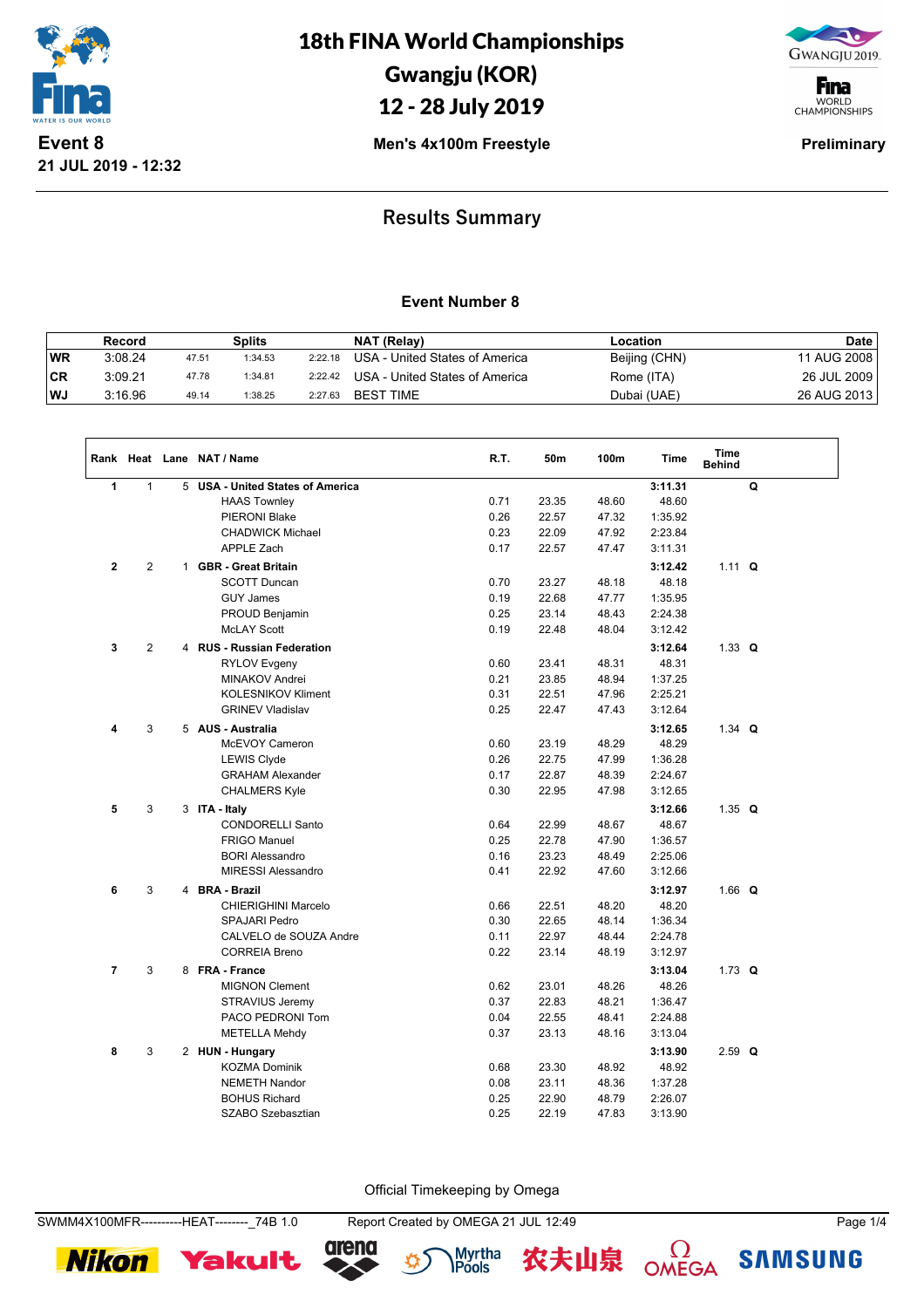

18th FINA World Championships Gwangju (KOR) 12 - 28 July 2019

GWANGJU 2019.

**F**ina WORLD<br>CHAMPIONSHIPS

**Men's 4x100m Freestyle Preliminary** 

### **Results Summary**

#### **Event Number 8**

|    |                |   | Rank Heat Lane NAT / Name                 | R.T.         | 50m            | 100m           | <b>Time</b>        | Time<br><b>Behind</b> |  |
|----|----------------|---|-------------------------------------------|--------------|----------------|----------------|--------------------|-----------------------|--|
| 9  | $\overline{2}$ | 5 | JPN - Japan                               |              |                |                | 3:14.16            | 2.85 $R$              |  |
|    |                |   | NAKAMURA Katsumi                          | 0.67         | 23.41          | 48.48          | 48.48              |                       |  |
|    |                |   | SHIOURA Shinri                            | 0.40         | 23.27          | 48.92          | 1:37.40            |                       |  |
|    |                |   | <b>MATSUMOTO Katsuhiro</b>                | 0.24         | 22.93          | 47.95          | 2:25.35            |                       |  |
|    |                |   | <b>NAMBA Akira</b>                        | 0.03         | 22.81          | 48.81          | 3:14.16            |                       |  |
| 10 | $\overline{2}$ |   | 2 GRE - Greece                            |              |                |                | 3:14.44            | 3.13 $R$              |  |
|    |                |   | <b>VAZAIOS Andreas</b>                    | 0.72         | 23.92          | 49.22          | 49.22              |                       |  |
|    |                |   | <b>GKOLOMEEV Kristian</b>                 | 0.23         | 22.48          | 47.60          | 1:36.82            |                       |  |
|    |                |   | <b>GEORGARAKIS Ioannis</b>                | 0.21         | 23.20          | 49.50          | 2:26.32            |                       |  |
|    |                |   | <b>CHRISTOU Apostolos</b>                 | 0.25         | 22.62          | 48.12          | 3:14.44            |                       |  |
| 11 | 2              |   | 7 GER - Germany                           |              |                |                | 3:14.58            | 3.27                  |  |
|    |                |   | <b>WIERLING Damian</b>                    | 0.68         | 23.56          | 48.80          | 48.80              |                       |  |
|    |                |   | <b>KUSCH Marius</b>                       | 0.16         | 22.97          | 48.64          | 1:37.44            |                       |  |
|    |                |   | SALCHOW Josha                             | 0.19         | 22.57          | 48.46          | 2:25.90            |                       |  |
|    |                |   | FILDEBRANDT Christoph                     | 0.15         | 23.01          | 48.68          | 3:14.58            |                       |  |
| 12 | 3              |   | 6 POL - Poland                            |              |                |                | 3:14.78            | 3.47                  |  |
|    |                |   | MAJCHRZAK Kacper                          | 0.75         | 23.46          | 48.95          | 48.95              |                       |  |
|    |                |   | <b>GAWRYSIAK Przemys</b>                  | 0.32         | 23.93          | 49.64          | 1:38.59            |                       |  |
|    |                |   | <b>HOLUB Jan</b>                          | 0.04         | 22.59          | 48.13          | 2:26.72            |                       |  |
|    |                |   | <b>KRASKA Jakub</b>                       | 0.18         | 22.84          | 48.06          | 3:14.78            |                       |  |
| 13 | $\overline{2}$ |   | 6 CAN - Canada                            |              |                |                | 3:15.06            | 3.75                  |  |
|    |                |   | <b>THORMEYER Markus</b>                   | 0.72         | 23.73          | 48.80          | 48.80              |                       |  |
|    |                |   | <b>KISIL Yuri</b>                         | 0.13         | 22.78          | 48.32          | 1:37.12            |                       |  |
|    |                |   | PISANI William Joseph                     | 0.17         | 22.77          | 49.21          | 2:26.33            |                       |  |
|    |                |   | <b>OLAFSON Carson</b>                     | 0.21         | 23.00          | 48.73          | 3:15.06            |                       |  |
| 14 | 3              |   | 9 BEL - Belgium                           |              |                |                | 3:15.34            | 4.03                  |  |
|    |                |   | de MEULEMEESTER Sebastien                 | 0.72         | 23.56          | 49.29          | 49.29              |                       |  |
|    |                |   | <b>AERENTS Jasper</b>                     | 0.05         | 23.06          | 48.81          | 1:38.10            |                       |  |
|    |                |   | <b>THIJS Thomas</b>                       | 0.13         | 22.93          | 48.49          | 2:26.59            |                       |  |
|    |                |   | <b>TIMMERS Pieter</b>                     | 0.26         | 22.81          | 48.75          | 3:15.34            |                       |  |
|    |                |   |                                           |              |                |                |                    |                       |  |
| 15 | 3              |   | 1 SRB - Serbia                            |              |                |                | 3:15.72            | 4.41                  |  |
|    |                |   | STJEPANOVIC Velimir                       | 0.65<br>0.09 | 23.58<br>22.85 | 49.59          | 49.59              |                       |  |
|    |                |   | <b>NIKOLIC Uros</b>                       | 0.06         | 22.47          | 48.48<br>48.29 | 1:38.07<br>2:26.36 |                       |  |
|    |                |   | <b>BARNA Andrej</b><br><b>ACIN Nikola</b> | 0.06         | 23.05          | 49.36          | 3:15.72            |                       |  |
|    |                |   |                                           |              |                |                |                    |                       |  |
| 16 | 3              |   | 7 NED - Netherlands                       |              |                |                | 3:15.77            | 4.46                  |  |
|    |                |   | <b>PUTS Jesse</b>                         | 0.59         | 23.10          | 49.15          | 49.15              |                       |  |
|    |                |   | <b>KORSTANJE Nyls</b>                     | 0.26         | 22.94          | 49.06          | 1:38.21            |                       |  |
|    |                |   | <b>STOLK Kyle</b>                         | 0.33         | 22.49          | 48.34          | 2:26.55            |                       |  |
|    |                |   | PIJNENBURG Stan                           | 0.23         | 22.88          | 49.22          | 3:15.77            |                       |  |
| 17 | $\mathbf{2}$   |   | 3 CHN - People's Republic of China        |              |                |                | 3:16.23            | 4.92                  |  |
|    |                |   | <b>YU Hexin</b>                           | 0.62         | 23.99          | 49.80          | 49.80              |                       |  |
|    |                |   | <b>YANG Jintong</b>                       | 0.13         | 23.68          | 49.00          | 1:38.80            |                       |  |
|    |                |   | CAO Jiwen                                 | 0.30         | 22.88          | 48.87          | 2:27.67            |                       |  |
|    |                |   | HE Junyi                                  | 0.38         | 23.32          | 48.56          | 3:16.23            |                       |  |

Official Timekeeping by Omega

**Nikon** 









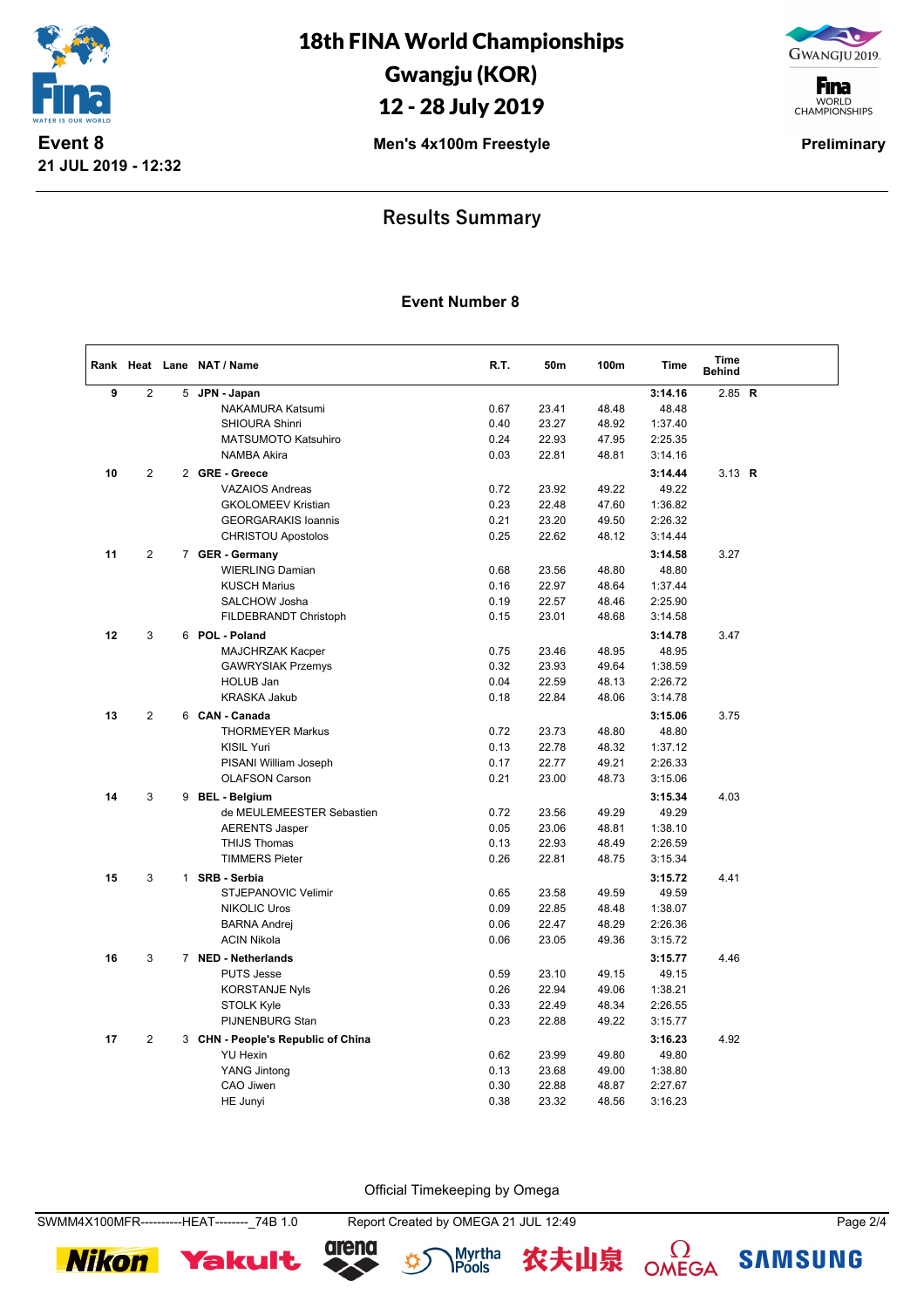

18th FINA World Championships Gwangju (KOR) 12 - 28 July 2019

GWANGJU 2019.

**F**ina WORLD<br>CHAMPIONSHIPS

**Men's 4x100m Freestyle Preliminary** 

### **Results Summary**

#### **Event Number 8**

|    |                |   | Rank Heat Lane NAT / Name | R.T.    | 50m   | 100m  | <b>Time</b> | <b>Time</b><br><b>Behind</b> |  |
|----|----------------|---|---------------------------|---------|-------|-------|-------------|------------------------------|--|
| 18 | $\overline{2}$ | 8 | <b>SGP - Singapore</b>    |         |       |       | 3:16.66     | 5.35                         |  |
|    |                |   | <b>SCHOOLING Joseph</b>   | 0.61    | 23.51 | 49.32 | 49.32       |                              |  |
|    |                |   | QUAH Zheng Wen            | 0.17    | 23.05 | 48.76 | 1:38.08     |                              |  |
|    |                |   | TAN Jonathan Eu Jin       | 0.44    | 23.27 | 49.63 | 2:27.71     |                              |  |
|    |                |   | CHUA Yi Shou Darren       | 0.46    | 23.23 | 48.95 | 3:16.66     |                              |  |
| 19 | 1              | 1 | SUI - Switzerland         |         |       |       | 3:16.85     | 5.54                         |  |
|    |                |   | <b>MITYUKOV Roman</b>     | 0.60    | 23.82 | 49.42 | 49.42       |                              |  |
|    |                |   | <b>LIESS Nils</b>         | 0.25    | 22.96 | 48.81 | 1:38.23     |                              |  |
|    |                |   | <b>DJAKOVIC Antonio</b>   | 0.18    | 23.43 | 49.03 | 2:27.26     |                              |  |
|    |                |   | <b>SCHMID Aleksi</b>      | 0.23    | 23.49 | 49.59 | 3:16.85     |                              |  |
| 20 | 3              | 0 | IRL - Ireland             |         |       |       | 3:17.38     | 6.07                         |  |
|    |                |   | <b>RYAN Shane</b>         | 0.65    | 23.58 | 49.40 | 49.40       |                              |  |
|    |                |   | POWELL Robert             | 0.27    | 23.93 | 49.63 | 1:39.03     |                              |  |
|    |                |   | SLOAN Jordan              | 0.15    | 23.35 | 48.72 | 2:27.75     |                              |  |
|    |                |   | Mc MILLAN Jack            | 0.37    | 23.27 | 49.63 | 3:17.38     |                              |  |
| 21 | $\mathbf{1}$   |   | 3 TUR - Turkey            |         |       |       | 3:18.01     | 6.70                         |  |
|    |                |   | <b>SAKCI Emre</b>         | 0.67    | 23.39 | 49.43 | 49.43       |                              |  |
|    |                |   | <b>BASLAKOV Iskender</b>  | 0.11    | 23.32 | 49.53 | 1:38.96     |                              |  |
|    |                |   | <b>GURDAL Kemal</b>       | 0.19    | 23.58 | 49.61 | 2:28.57     |                              |  |
|    |                |   | <b>ACIMIS Yalim</b>       | 0.24    | 23.55 | 49.44 | 3:18.01     |                              |  |
| 22 | 2              |   | 0 KOR - Republic of Korea |         |       |       | 3:18.09     | 6.78                         |  |
|    |                |   | <b>HWANG Sun Woo</b>      | 0.65    | 24.13 | 50.08 | 50.08       |                              |  |
|    |                |   | <b>JANG Donghyeok</b>     | 0.09    | 23.55 | 49.45 | 1:39.53     |                              |  |
|    |                |   | <b>PARK Seonkwan</b>      | 0.00    | 23.67 | 49.76 | 2:29.29     |                              |  |
|    |                |   | YANG Jaehoon              | 0.32    | 23.00 | 48.80 | 3:18.09     |                              |  |
| 23 | $\overline{2}$ |   | 9 TPE - Chinese Taipei    |         |       |       | 3:21.81     | 10.50                        |  |
|    |                |   | WANG Hsing-Hao            | 0.63    | 24.40 | 50.45 | 50.45       |                              |  |
|    |                |   | <b>WANG Yu Lian</b>       | 0.06    | 23.91 | 50.10 | 1:40.55     |                              |  |
|    |                |   | LIN Chien-Liang           | 0.47    | 24.33 | 51.01 | 2:31.56     |                              |  |
|    |                |   | AN Ting-Yao               | 0.29    | 23.99 | 50.25 | 3:21.81     |                              |  |
| 24 | $\mathbf{1}$   |   | 7 HKG - Hong Kong, China  |         |       |       | 3:23.49     | 12.18                        |  |
|    |                |   | <b>LIM Nicholas</b>       | 0.67    | 24.63 | 51.34 | 51.34       |                              |  |
|    |                |   | <b>HO Ian Yentou</b>      | 0.14    | 23.01 | 49.84 | 1:41.18     |                              |  |
|    |                |   | NG Cheuk Yin              | 0.41    | 23.85 | 51.78 | 2:32.96     |                              |  |
|    |                |   | CHEUK Ming Ho             | 0.15    | 24.21 | 50.53 | 3:23.49     |                              |  |
| 25 | $\mathbf{1}$   |   | 6 MAS - Malaysia          |         |       |       | 3:29.95     | 18.64                        |  |
|    |                |   | SIM Welson                | 0.63    | 24.61 | 50.47 | 50.47       |                              |  |
|    |                |   | <b>CHAN Jie</b>           | 0.29    | 24.33 | 51.77 | 1:42.24     |                              |  |
|    |                |   | <b>TERN Tern Jian Han</b> | 0.38    | 24.44 | 52.65 | 2:34.89     |                              |  |
|    |                |   | TIAA Faang der            | 0.04    | 26.02 | 55.06 | 3:29.95     |                              |  |
|    | $\mathbf{1}$   |   | 2 EGY - Egypt             |         |       |       | DSQ         |                              |  |
|    |                |   | <b>SAMY Mohamed</b>       | 0.73    | 23.89 | 49.59 | 49.59       |                              |  |
|    |                |   | KHALAFALLA Ali            | 0.36    | 22.81 | 48.79 | 1:38.38     |                              |  |
|    |                |   | <b>ELKAMASH Marwan</b>    | 0.43    | 24.68 | 51.92 | 2:30.30     |                              |  |
|    |                |   | SAMEH Abdelrahman         | $-0.05$ |       |       |             |                              |  |

Official Timekeeping by Omega











**SAMSUNG**